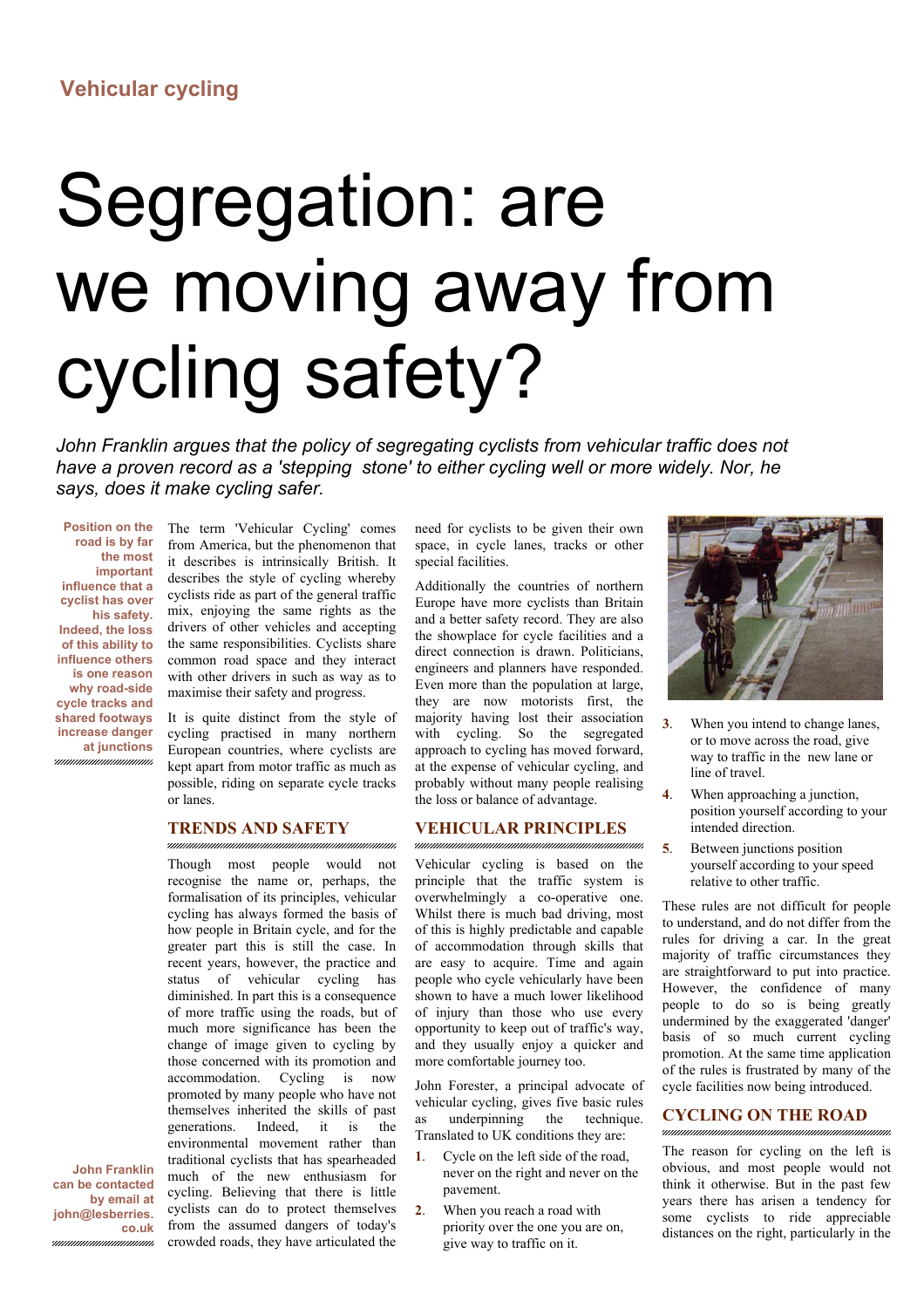vicinity of off-road cycle paths. A reason is almost certainly the confusion brought about by off-road routes, where centre lines and other reminders to keep left are rare and wrong-side riding common. Is a cyclist a vehicle driver or some kind of rolling pedestrian? Pedestrians, of course, walk to face oncoming traffic.

The instruction of Rule 1 never to cycle on the pavement reflects the inadequacy of footways for cycling in terms of width, sightlines, interruption by side roads and accesses, the incompatibility of cyclists and pedestrians, and the awful safety record of road-side paths in general. But none of this has stopped the widespread provision of shared footways in Britain, which have encouraged cycling on pavements and in pedestrian areas more generally, and done much to convince many people that cyclists are no longer expected to follow the normal rules for traffic.

Efficient and speedy cycling is important if cycling is to compete as a mode of transport with the car. Road-side paths of almost any kind prevent this and make cycling slow and dangerous.

### **RESPECT FOR PRIORITY AT JUNCTIONS**

Failure to observe traffic and to give way at junctions has long been one of the common causes of crashes where cyclists are at fault. In recent years, the deliberate disobeying of red lights and other controls has much increased – all practices that are consistent with the changing perception of cycling to a non-vehicular activity.

The greatest risk of injury, indeed, comes when other vehicles fail to cede right of way to cyclists at junctions. Keeping well away from the give-way markings of side roads provides an extra margin for error, and makes it easier for the cyclist to be seen in the first place. Cycle lanes at junctions, on the other hand, direct cyclists into the very location of highest risk.

#### **CHANGING LANES**

Multi-lane manoeuvres (such as to turn right off a dual carriageway) are generally regarded as some of the more difficult ones for a cyclist to make. In fact, cyclists can make such manoeuvres without great difficulty, but to do so requires knowledge of the appropriate vehicular cycling technique.

It is ironic, then, that even novice cyclists are expected to cope with the close parallel situation of an obstructed cycle lane. It can be more difficult to move out from a narrow cycle lane than from a traffic lane. Cutting out without looking behind is a common cycle lane user response, and from time to time someone is hit.

#### **POSITIONING**

Position on the road is by far the most important influence that a cyclist has over his safety. Indeed, the loss of this ability to influence the actions of others is one reason why road-side cycle tracks and shared footways increase danger at junctions. Many cyclists fail to position themselves properly because of their fear of traffic, yet it is this very fear that puts them most at risk. Encouraging unsafe behaviour by directing cyclists to more hazardous positions does nobody any favours.

Riding too close to the edge of the road leaves a cyclist with no escape room in the event of an emergency. Drivers concentrate on that part of the road where there is potential risk to themselves, and notice much less outside this zone of maximum surveillance. After crashes, motorists will often relate how they did not see a cyclist until just before impact. It is always safest to ride within the zone of maximum surveillance, not outside it.

For this reason the vehicular cyclist rides relative to traffic, not the road edge, in order to stay in a driver's field of view. Cycle lanes dictate the opposite; that a cyclist should always be close to the kerb even if that makes it more difficult to be seen and compromises the ability to react to changing circumstances. Indeed, cycle lanes create their own boundary to a driver's concentration, whilst at the same time the dividing line becomes a target to drive up to. It is a common complaint from cyclists that they receive less clearance from passing traffic when in a cycle lane.

At junctions the need to be seen is all the more important  $-75$  per cent of serious crashes happen at these places. The main inference of Rule 4 is to keep away from the left side of the road unless you're intending to turn left. Cycle lanes make cyclists particularly vulnerable to vehicles turning left across their path. Danger from HGVs cutting the corner is only the most extreme example, but a good enough reason to encourage better practice. The vehicular

cyclist uses positioning to give effective protection.

Lastly, learning when *not* to ride too far left is an essential prerequisite to avoiding the common problem of a car door being opened into a cyclist's path. Ironically again, most cycle lanes make it almost inevitable that a cyclist will be hit if a nearside door is opened (the side on which passengers take least care) and people are known to have suffered serious injury as a result.

#### **ROAD USER HARMONY**

An important tenet of vehicular cycling is co-operation with other road users. There is good reason to believe that people who practice these principles are at lower risk. However, there are increasing reports of aggression from drivers towards cyclists who do not use cycle facilities, especially cycle lanes. This poses particular problems for vehicular cyclists – those who otherwise would rarely provoke confrontation – for they may have to choose whether to compromise their safety by using an unsuitable facility or experience the wrath of those who expect any provided to be used.

## **IMPLICATIONS FOR ENCOURAGING CYCLING**

Segregation is often advocated by the wish to attract new cyclists, and to give less confident people a foothold from which they can become more able. However, the majority of cycle facilities require *more* skill and *more* experience to be used safely, not less. It is the least experienced who most often suffer the consequences.

Whilst off-road routes may provide somewhere for a novice to learn basic bike control, and may be scenically more pleasant, they do very little to teach the skills that are needed to cycle with traffic. Too often, indeed, they

**The vehicular cyclist rides relative to traffic, not the road edge, in order to stay in a driver's field of view.**